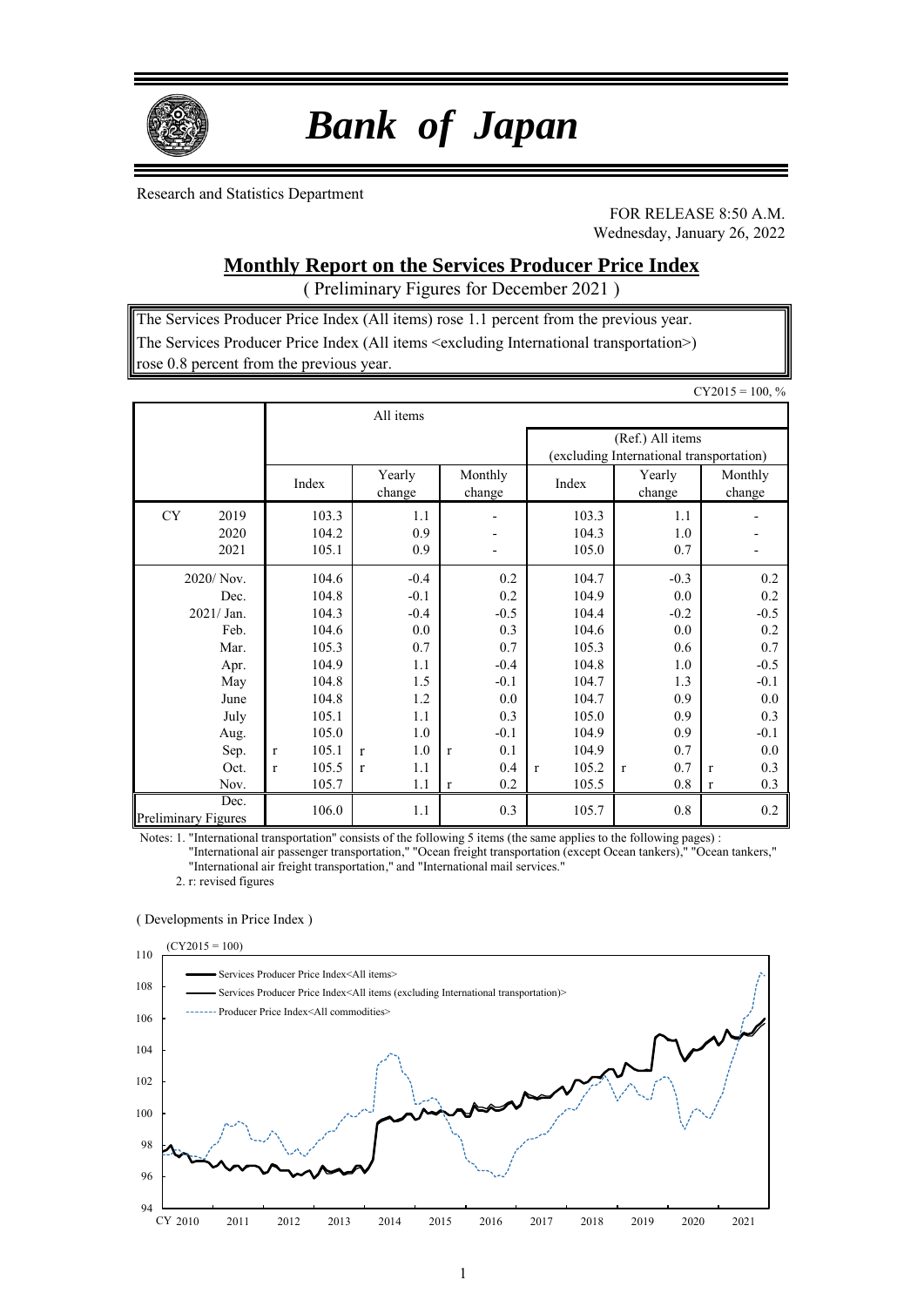#### (All items and the details contributing to the monthly differences of yearly changes in December)

|           | Monthly<br>difference of       | Yearly change $(\% )$ |      |  |  |
|-----------|--------------------------------|-----------------------|------|--|--|
|           | yearly changes<br>$(\%$ point) | Nov.                  | Dec. |  |  |
| All items | 0.0                            |                       | 1.1  |  |  |

#### $\nabla$ Details contributing to the monthly differences of yearly changes in December

| Major groups • Subgroups                           | Monthly differences<br>of contribution | Yearly change (%) |        | Items                                                                          |
|----------------------------------------------------|----------------------------------------|-------------------|--------|--------------------------------------------------------------------------------|
|                                                    | to yearly changes<br>$(\%$ point)      | Nov.              | Dec.   |                                                                                |
| $+$ : Other services                               | 0.13                                   | 0.5               | 0.8    |                                                                                |
| $+$ : Hotels                                       | 0.14                                   | $-8.2$            |        | 11.3 Hotels                                                                    |
| +: Worker dispatching services                     | 0.01                                   | 0.3               |        | 0.7 Dispatch of professional and engineering workers                           |
| $-$ : Civil engineering and architectural services | $-0.02$                                | 3.5               |        | 3.0 Architectural design services                                              |
| $-$ : Employment services                          | $-0.01$                                | 1.1               |        | -0.2 Employment services                                                       |
| $+$ : Leasing and rental                           | 0.01                                   | 0.5               | 0.6    |                                                                                |
| $+:$ Leasing                                       | 0.02                                   | 0.1               | 0.4    | Communications equipment leasing, Leasing of<br>computer and related equipment |
| $-$ : Rental                                       | $-0.01$                                | 1.4               | 1.0    | Construction machinery and equipment rental,<br>Temporary material rental      |
| $+$ : Real estate services                         | 0.01                                   | 1.0               | 1.1    |                                                                                |
| $+$ : Other space rental                           | 0.01                                   | 0.1               |        | 0.3 Sales space rental                                                         |
| Information and communications                     | $-0.08$                                | 0.2               | $-0.2$ |                                                                                |
| $-$ : Internet based services                      | $-0.06$                                | 4.1               |        | 1.0 Web portals                                                                |
| -: Software development                            | $-0.03$                                | $-0.5$            | $-0.7$ | Custom software (except Embedded software),<br>Embedded software               |
| +: Video picture information production            | 0.01                                   | $-0.3$            |        | 0.4 Television program production                                              |
| -: Advertising services                            | $-0.02$                                | 6.9               | 6.4    |                                                                                |
| $-$ : Other advertising services                   | $-0.02$                                | $-0.1$            |        | -1.9 Free newspaper and magazine advertising                                   |
| $-$ : Television advertising                       | $-0.01$                                | 10.4              |        | 9.9 Television advertising (spot advertising)                                  |
| $-$ : Newspaper advertising                        | $-0.01$                                | 13.0              |        | 11.1 Newspaper advertising                                                     |

#### ▽Contribution of each Major group to the yearly change in December

|                    | Major groups                         | Contribution to<br>yearly change**<br>$(\%$ point) | Subgroups                                                                                                               |
|--------------------|--------------------------------------|----------------------------------------------------|-------------------------------------------------------------------------------------------------------------------------|
|                    | All items                            | 1.1                                                |                                                                                                                         |
|                    | Transportation and postal activities | 0.38                                               | Ocean freight transportation, Coastal and inland water freight transportation,<br>Domestic air passenger transportation |
|                    | Advertising services                 | 0.31                                               | Television advertising, Internet advertising, Newspaper advertising                                                     |
|                    | Other services                       | 0.27                                               | Civil engineering and architectural services, Hotels, Building maintenance                                              |
|                    | Real estate services                 | 0.11                                               | Real estate agency and management services, Office space rental, Other space<br>rental                                  |
|                    | Finance and insurance                | 0.05                                               | Property and casualty insurance services                                                                                |
| Leasing and rental |                                      | 0.05                                               | Rental, Leasing                                                                                                         |
|                    | Information and communications       | $-0.04$                                            | Software development, Access charges, Information processing and<br>information providing services                      |

Notes: 1. "Monthly differences of yearly changes" is obtained by subtracting yearly changes of previous month from those of present month.

2. \* : "International transportation"

<sup>3. \*\* :</sup> The figure of "All items" is yearly change and not contribution to yearly change.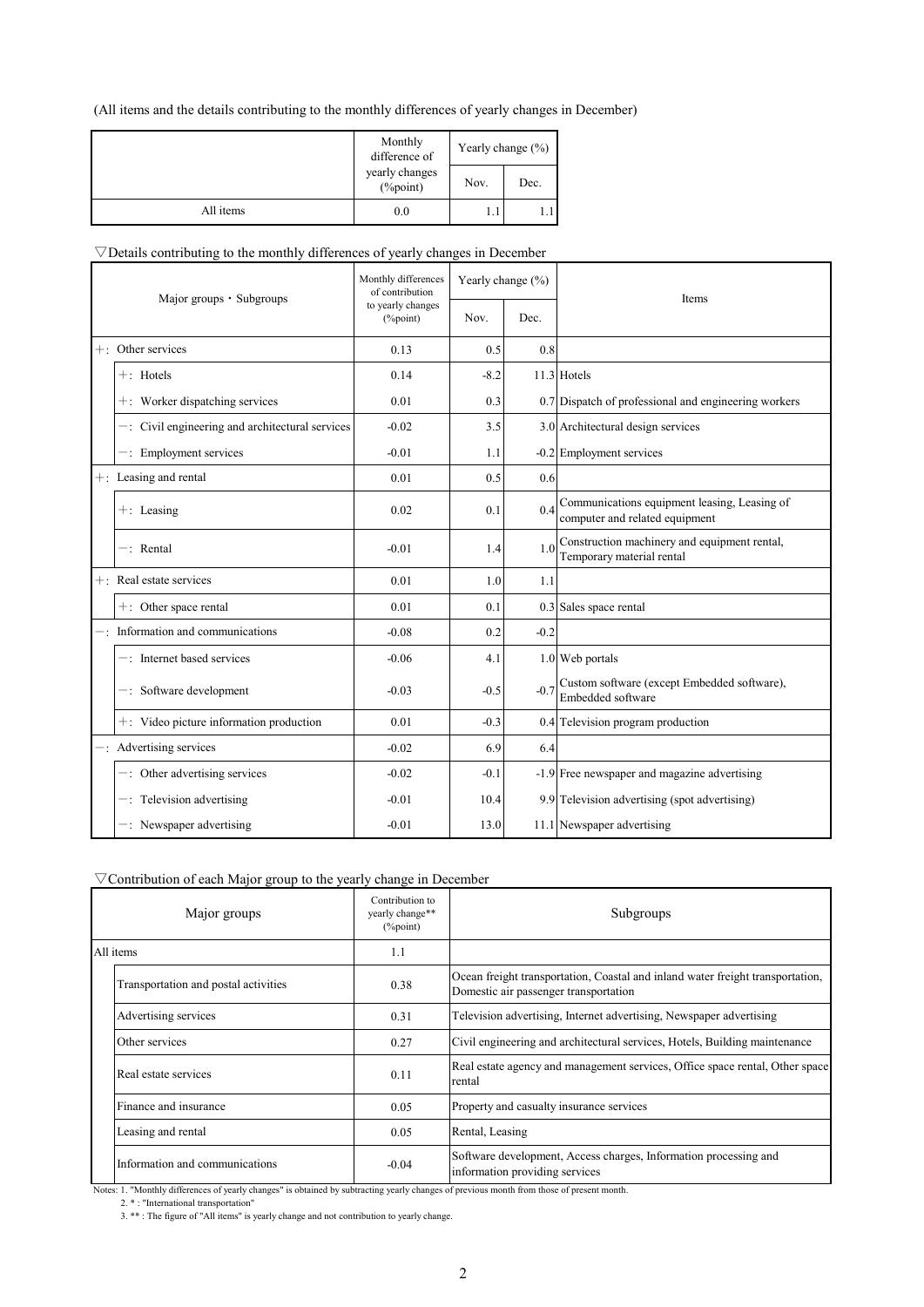## Services Producer Price Index ( Preliminary Figures for December 2021 )

| (Indexes of Major Groups and Subgroups)                                 |         |       |                   |                  |                     |                   | $CY2015 = 100, %$      |
|-------------------------------------------------------------------------|---------|-------|-------------------|------------------|---------------------|-------------------|------------------------|
|                                                                         | Weight  | Index | Previous<br>month | Yearly<br>change | Previous<br>month   | Monthly<br>change | Previous<br>month      |
| All items                                                               | 1,000.0 | 106.0 | 105.7             | 1.1              | 1.1                 | 0.3               | 0.2<br>$\bf r$         |
| Finance and insurance                                                   | 48.3    | 103.6 | r 103.5           | 1.2              | 1.1<br>$\bf r$      | 0.1               | 0.4<br>$\bf r$         |
| Financial services (commission)                                         | 34.7    | 102.2 | r 102.2           | $-0.1$           | $-0.1$<br>$\bf r$   | 0.0               | 0.4<br>$\mathbf r$     |
| Property and casualty insurance services                                | 13.6    | 107.2 | r 106.9           | 4.4              | 4.2<br>$\mathbf{r}$ | 0.3               | 0.5<br>$\mathbf{r}$    |
| Real estate services                                                    | 94.5    | 108.4 | r 107.8           | 1.1              | 1.0<br>$\mathbf r$  | 0.6               | 0.1<br>$\mathbf{r}$    |
| Real estate agency and management services                              | 23.9    | 110.5 | r 110.4           | 2.1              | 2.1<br>$\mathbf{r}$ | 0.1               | $0.0\,$<br>$\mathbf r$ |
| Office space rental                                                     | 26.5    | 117.8 | 117.7             | 1.4              | 1.6                 | 0.1               | 0.2                    |
| Other space rental                                                      | 44.1    | 101.5 | 100.5             | 0.3              | 0.1                 | 1.0               | 0.1<br>$\mathbf{r}$    |
| Transportation and postal activities                                    | 158.0   | 108.3 | 107.7             | 2.5              | 2.4                 | 0.6               | $-0.5$<br>$\mathbf{r}$ |
| Railroad passenger transportation                                       | 19.8    | 102.9 | 101.9             | 0.0              | 0.0                 | 1.0               | $-1.0$                 |
| Road passenger transportation                                           | 9.7     | 106.5 | 107.0             | 0.9              | 0.1                 | $-0.5$            | $-0.3$                 |
| Water passenger transportation                                          | 0.3     | 108.8 | 108.6             | 4.3              | 4.4                 | 0.2               | 0.0                    |
| International air passenger transportation                              | 1.2     | 118.1 | 118.1             | 8.8              | 11.3                | 0.0               | $0.8\,$                |
| Domestic air passenger transportation                                   | 6.0     | 108.6 | 98.7              | 6.4              | 1.5                 | 10.0              | 1.9                    |
| Railroad freight transportation                                         | 0.9     | 110.0 | 110.0             | $-0.6$           | $-1.1$              | 0.0               | $-0.6$                 |
| Road freight transportation                                             | 55.0    | 111.3 | 110.9             | 0.3              | 0.3                 | 0.4               | 0.1                    |
| Ocean freight transportation                                            | 7.6     | 126.0 | 127.5             | 38.6             | 45.1                | $-1.2$            | $-6.3$                 |
| Coastal and inland water freight transportation                         | 5.0     | 109.9 | r 110.0           | 8.2              | 8.3<br>$\mathbf{r}$ | $-0.1$            | 0.1<br>$\mathbf{r}$    |
| Marine cargo handling                                                   | 7.4     | 100.9 | 100.9             | 0.0              | 0.0                 | 0.0               | $0.0\,$                |
| International air freight transportation                                | 1.0     | 161.9 | 156.7             | 25.9             | 28.3                | 3.3               | 3.9                    |
| Domestic air freight transportation                                     | 0.4     | 128.6 | 139.0             | $-11.9$          | $-1.6$              | $-7.5$            | $-6.0$                 |
| Warehousing and storage                                                 | 13.0    | 101.7 | 101.7             | 0.0              | 0.0                 | 0.0               | $0.0\,$                |
| Packing for freight                                                     | 6.3     | 104.9 | 104.9             | 2.1              | 2.1                 | 0.0               | $0.0\,$                |
| Toll roads                                                              | 10.6    | 103.9 | 103.9             | 0.0              | 0.0                 | 0.0               | 0.0                    |
| Services relating to water transport                                    | 0.4     | 100.5 | 100.5             | $0.0\,$          | 0.0                 | $0.0\,$           | 0.0                    |
| Airport & air traffic control and services relating<br>to air transport | 3.9     | 91.9  | 91.9              | $-8.2$           | $-8.2$              | 0.0               | 0.0                    |
| Postal services and mail delivery                                       | 9.5     | 109.9 | 109.9             | 0.5              | 0.5                 | 0.0               | 0.0                    |
| Information and communications                                          | 228.3   | 102.6 | 102.6             | $-0.2$           | 0.2                 | 0.0               | $0.0\,$<br>$\mathbf r$ |
| Fixed telecommunications services                                       | 24.1    | 101.9 | 101.9             | 0.2              | 0.2                 | 0.0               | $0.0\,$                |
| Mobile telecommunications services                                      | 16.5    | 90.8  | 90.8              | 0.1              | 0.1                 | 0.0               | $0.0\,$                |
| Access charges                                                          | 16.2    | 93.4  | 93.4              | $-1.4$           | $-1.4$              | 0.0               | $0.0\,$                |
| <b>Broadcasting services</b>                                            | 2.5     | 100.5 | 100.5             | 0.9              | 0.9                 | 0.0               | $0.0\,$                |
| Software development                                                    | 75.0    | 107.1 | r 107.1           | $-0.7$           | $-0.5$<br>r         | 0.0               | $-0.1$                 |
| Information processing and information<br>providing services            | 54.1    | 102.2 | $r$ 102.2         | $-0.3$           | $-0.3$<br>r         | 0.0               | 0.0                    |
| Internet based services                                                 | 19.6    | 102.5 | $r$ 102.3         | 1.0              | 4.1<br>r            | 0.2               | 0.3<br>$\mathbf{r}$    |
| Video picture information production                                    | 8.0     | 101.0 | 100.3             | 0.4              | $-0.3$              | 0.7               | $-0.1$                 |
| Newspapers                                                              | 4.5     | 108.1 | 108.1             | 3.1              | 3.1                 | 0.0               | 0.0                    |
| Publishing                                                              | $7.8\,$ | 108.0 | 108.0             | 1.7              | 1.7                 | $0.0\,$           | $0.0\,$                |

Note: r: revised figures (Continued on the following page)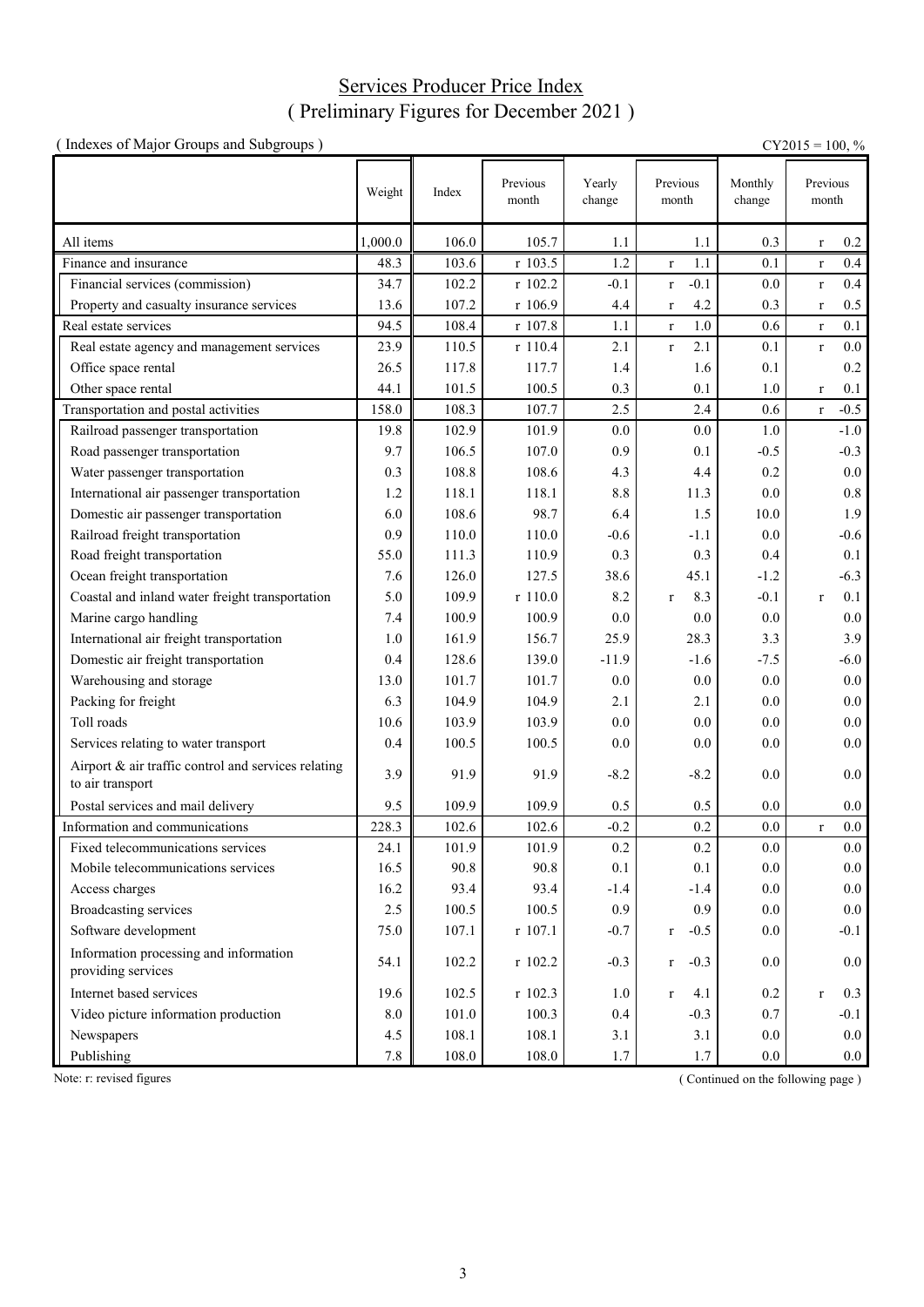|  |  | (Indexes of Major Groups and Subgroups) |  |
|--|--|-----------------------------------------|--|
|  |  |                                         |  |

(  $\text{CY2015} = 100, \%$ 

|                                                                                      | Weight | Index | Previous<br>month | Yearly<br>change | Previous<br>month      | Monthly<br>change |              | Previous<br>month |
|--------------------------------------------------------------------------------------|--------|-------|-------------------|------------------|------------------------|-------------------|--------------|-------------------|
| Leasing and rental                                                                   | 79.2   | 100.8 | r 100.9           | 0.6              | 0.5<br>$\mathbf{r}$    | $-0.1$            | $\mathbf{r}$ | 0.2               |
| Leasing                                                                              | 54.3   | 100.4 | 100.3             | 0.4              | 0.1                    | 0.1               |              | $-0.1$            |
| Rental                                                                               | 24.9   | 101.7 | r 102.3           | $1.0\,$          | 1.4<br>$\mathbf r$     | $-0.6$            | $\mathbf{r}$ | 0.9               |
| Advertising services                                                                 | 49.2   | 110.4 | r 109.4           | 6.4              | 6.9<br>$\mathbf{r}$    | 0.9               | $\mathbf{r}$ | 4.0               |
| Television advertising                                                               | 19.2   | 111.5 | r 110.2           | 9.9              | 10.4<br>$\mathbf{r}$   | 1.2               | $\mathbf{r}$ | 7.4               |
| Newspaper advertising                                                                | 4.1    | 112.0 | 110.9             | 11.1             | 13.0                   | 1.0               |              | 3.3               |
| Magazine advertising                                                                 | 1.3    | 93.7  | 92.5              | 8.7              | 6.1                    | 1.3               |              | 3.4               |
| Leaflet advertising                                                                  | 4.1    | 104.9 | 104.9             | 0.4              | 0.4                    | 0.0               |              | 0.0               |
| Internet advertising                                                                 | 10.9   | 117.6 | r 114.9           | 8.1              | 7.8<br>$\mathbf{r}$    | 2.3               | $\mathbf{r}$ | 4.4               |
| Other advertising services                                                           | 9.6    | 103.9 | r 105.2           | $-1.9$           | $-0.1$<br>$\mathbf r$  | $-1.2$            | $\mathbf{r}$ | $-1.0$            |
| Other services                                                                       | 342.5  | 107.4 | r 107.2           | 0.8              | 0.5<br>$\mathbf{r}$    | 0.2               | $\mathbf{r}$ | 0.2               |
| Sewage disposal                                                                      | 9.0    | 101.9 | 101.9             | 0.0              | 0.0                    | 0.0               |              | 0.0               |
| Waste disposal                                                                       | 17.9   | 108.9 | 108.9             | 1.6              | 1.6                    | 0.0               |              | 0.0               |
| Motor vehicle repair and maintenance                                                 | 23.3   | 103.3 | 103.3             | 0.4              | 0.4                    | 0.0               |              | 0.0               |
| Machinery repair and maintenance                                                     | 42.9   | 102.6 | 102.6             | $-1.1$           | $-1.1$                 | 0.0               |              | 0.0               |
| Legal and accounting services                                                        | 38.1   | 99.4  | 99.4              | 0.0              | 0.0                    | 0.0               |              | 0.0               |
| Other professional services                                                          | 3.3    | 104.4 | 104.4             | 1.0              | 0.9                    | 0.0               |              | 0.0               |
| Civil engineering and architectural services                                         | 29.8   | 124.3 | 124.4             | 3.0              | 3.5                    | $-0.1$            |              | 0.6               |
| Commodity inspection, non-destructive testing<br>and surveyor certification services | 6.6    | 104.9 | r 104.7           | 0.6              | 0.0<br>$\mathbf{r}$    | 0.2               |              | 0.0               |
| Other technical services                                                             | 19.8   | 104.4 | r 104.4           | 0.1              | 0.3<br>$\mathbf{r}$    | 0.0               |              | 0.0               |
| <b>Employment services</b>                                                           | 5.6    | 110.8 | 111.8             | $-0.2$           | 1.1                    | $-0.9$            |              | $-0.4$            |
| Worker dispatching services                                                          | 41.1   | 116.8 | 116.6             | 0.7              | 0.3                    | 0.2               |              | 0.1               |
| Training and development services                                                    | 4.2    | 104.2 | 104.2             | 0.2              | 0.2                    | 0.0               |              | 0.0               |
| Health and hygiene                                                                   | 6.9    | 104.1 | 104.1             | 0.0              | 0.0                    | 0.0               |              | 0.0               |
| Building maintenance                                                                 | 49.0   | 107.2 | 107.2             | 1.2              | 1.2                    | 0.0               |              | 0.0               |
| Security services                                                                    | 16.9   | 116.9 | 116.9             | $-0.5$           | $-0.6$                 | 0.0               |              | 0.0               |
| Call centers                                                                         | 4.0    | 105.8 | r 105.8           | 0.3              | 0.3<br>$\mathbf{r}$    | 0.0               |              | 0.0               |
| Hotels                                                                               | 10.0   | 80.6  | $r$ 72.6          | 11.3             | $-8.2$<br>$\mathbf{r}$ | 11.0              | $\mathbf{r}$ | 5.2               |
| Meal supply services                                                                 | 6.2    | 106.1 | r 106.1           | 0.1              | 0.1<br>$\mathbf{r}$    | 0.0               | $\mathbf{r}$ | 0.1               |
| Laundry services                                                                     | 7.9    | 103.6 | 103.6             | 0.0              | 0.0                    | 0.0               |              | 0.0               |

Note: r: revised figures

## ( References and Reference Indexes ) CY2015 = 100, %

|                                                                                  | Weight | Index | Previous<br>month | Yearly<br>change | Previous<br>month | Monthly<br>change | Previous<br>month |
|----------------------------------------------------------------------------------|--------|-------|-------------------|------------------|-------------------|-------------------|-------------------|
| All items (excluding International transportation)                               | 989.5  | 105.7 | 105.5             | 0.8              | 0.8               | 0.2               | 0.3               |
| Transportation and postal activities<br>(excluding International transportation) | 147.5  | 106.9 | 106.3             | 0.6              | 0.3               | 0.6 <sub>1</sub>  | $-0.1$            |
| International transportation                                                     | 10.5   | 127.6 | 128.2             | 31.0             | 35.9              | $-0.5$            | $-4.1$            |
| Intellectual properties licensing (export)                                       |        | 101.5 | r 102.0           | 13.7             | 14.9              | $-0.5$            | 1.2               |
| Intellectual properties licensing (import)                                       |        | 90.6  | 90.6              | 3.8              | 3.5               | $0.0\,$           | 0.4               |

Note: r: revised figures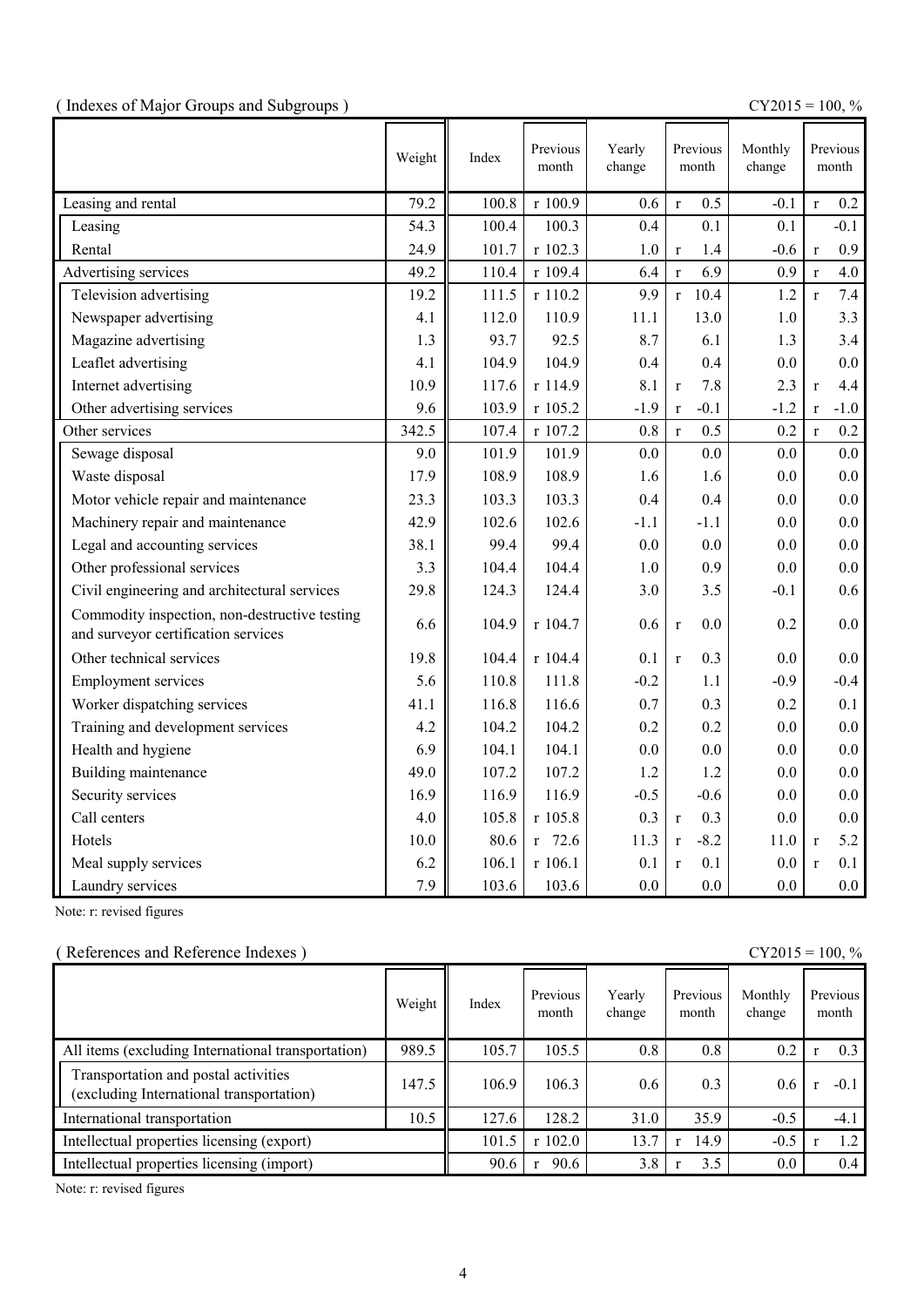## Indexes of Major Groups (Time-Series Data)

|           |                                 |                                   |                   |                       |                    |                      |                  |                                         | $CY2015 = 100, %$  |
|-----------|---------------------------------|-----------------------------------|-------------------|-----------------------|--------------------|----------------------|------------------|-----------------------------------------|--------------------|
|           |                                 | All items                         |                   | Finance and insurance |                    | Real estate services |                  | Transportation and postal<br>activities |                    |
|           |                                 |                                   | Yearly<br>change  |                       | Yearly<br>change   |                      | Yearly<br>change |                                         | Yearly<br>change   |
|           | Weight                          | 1,000.0                           |                   | 48.3                  |                    | 94.5                 |                  | 158.0                                   |                    |
| CY        | 2019                            | 103.3                             | 1.1               | 101.8                 | 0.6                | 104.9                | 1.3              | 104.4                                   | 1.7                |
|           | 2020                            | 104.2                             | 0.9               | 102.8                 | 1.0                | 105.6                | 0.7              | 105.6                                   | $1.1\,$            |
|           | 2021                            | 105.1                             | 0.9               | 103.2                 | 0.4                | 107.0                | 1.3              | 106.9                                   | 1.2                |
| <b>FY</b> | 2018                            | 102.4                             | 1.1               | 101.3                 | 0.2                | 103.7                | $1.0\,$          | 103.2                                   | 2.6                |
|           | 2019                            | 103.8                             | 1.4               | 102.3                 | 1.0                | 105.5                | 1.7              | 105.1                                   | 1.8                |
|           | 2020                            | 104.2                             | 0.4               | 102.8                 | 0.5                | 105.6                | 0.1              | 105.5                                   | 0.4                |
|           | $\overline{2021}/\overline{Q1}$ | 104.7<br>104.8                    | 0.1<br>1.2        | 103.2<br>102.9        | 0.0<br>0.3         | 106.3<br>106.6       | $-0.1$<br>3.4    | 105.8<br>106.5                          | $-0.2$<br>$1.0\,$  |
|           | Q2<br>Q <sub>3</sub>            | 105.1                             | 1.1               | 103.3                 | 0.5                | 107.0                | 0.8              | 107.4                                   | 1.8                |
|           | O <sub>4</sub>                  | 105.7                             | 1.1               | 103.4                 | 1.0                | 108.0                | 1.1              | 108.1                                   | 2.6                |
|           | 2020/Nov.                       | 104.6                             | $-0.4$            | 102.4                 | $-0.5$             | 106.7                | $-0.2$           | 105.2                                   | $-0.7$             |
|           | Dec.                            | 104.8                             | $-0.1$            | 102.4                 | $-0.8$             | 107.2                | $-0.5$           | 105.7                                   | $-0.7$             |
|           | 2021/ Jan.                      | 104.3                             | $-0.4$            | 103.1                 | $-0.2$             | 106.3                | $-0.7$           | 105.4                                   | $-0.6$             |
|           | Feb.                            | 104.6                             | 0.0               | 103.2                 | 0.0                | 106.2                | 0.0              | 105.6                                   | $-0.3$             |
|           | Mar.                            | 105.3                             | 0.7               | 103.3                 | 0.1                | 106.5                | 0.7              | 106.4                                   | 0.4                |
|           | Apr.                            | 104.9                             | 1.1               | 102.7                 | 0.0                | 106.8                | 3.8              | 106.5                                   | 0.8                |
|           | May                             | 104.8                             | 1.5               | 102.9                 | 0.3                | 106.2                | 4.2              | 106.5                                   | $1.1\,$            |
|           | June                            | 104.8                             | 1.2               | 103.0                 | 0.4                | 106.8                | 2.2              | 106.5                                   | $1.3\,$            |
|           | July<br>Aug.                    | 105.1<br>105.0                    | 1.1<br>1.0        | 103.3<br>103.3        | $-0.1$<br>0.8      | 106.7<br>107.1       | 0.6<br>0.8       | 107.3<br>107.7                          | 1.6<br>$1.8\,$     |
|           | Sep.                            | 105.1                             | 1.0               | 103.4                 | 0.8                | 107.2                | 0.9              | 107.1                                   | 2.0                |
|           | Oct.                            | 105.5                             | 1.1               | 103.1                 | 0.7                | 107.7                | 1.1              | 108.2                                   | 2.8                |
|           | Nov.                            | 105.7                             | 1.1               | 103.5                 | 1.1                | 107.8                | 1.0              | 107.7                                   | 2.4                |
|           | Dec.                            | 106.0                             | 1.1               | 103.6                 | 1.2                | 108.4                | 1.1              | 108.3                                   | 2.5                |
|           |                                 |                                   |                   |                       |                    |                      |                  |                                         |                    |
|           |                                 |                                   |                   |                       |                    |                      |                  |                                         |                    |
|           |                                 | Information and<br>communications |                   | Leasing and rental    |                    | Advertising services |                  | Other services                          |                    |
|           |                                 |                                   | Yearly<br>change  |                       | Yearly<br>change   |                      | Yearly<br>change |                                         | Yearly<br>change   |
|           | Weight                          | 228.3                             |                   | 79.2                  |                    | 49.2                 |                  | 342.5                                   |                    |
| <b>CY</b> | 2019                            | 101.3                             | 0.4               | 99.5                  | 0.3                | 103.6                | 0.7              | 104.7                                   | 1.6                |
|           | 2020                            | 102.5                             | 1.2               | 100.4                 | 0.9                | 97.3                 | $-6.1$           | 106.4                                   | 1.6                |
|           | 2021                            | 102.7                             | 0.2               | 100.4                 | 0.0                | 104.1                | 7.0              | 106.8                                   | 0.4                |
| <b>FY</b> | 2018                            | 100.9                             | 0.6               | 99.2                  | 0.1                | 103.4                | 1.0              | 103.4                                   | $\overline{1.3}$   |
|           | 2019                            | 101.7                             | $0.8\,$           | 99.9                  | $0.7\,$            | 102.9                | $-0.5$           | 105.3                                   | 1.8                |
|           | 2020                            | 102.6                             | 0.9               | 100.3                 | 0.4                | 97.5                 | $-5.2$           | 106.5                                   | 1.1                |
|           | 2021/Q1                         | 102.8                             | 0.2               | 100.3                 | $-0.4$             | 103.8                | 0.6              | 106.4                                   | $0.2\,$            |
|           | Q2                              | 102.6                             | $0.2\,$           | 100.0                 | $-0.3$             | 102.9                | 13.1             | 106.7                                   | $0.3\,$            |
|           | Q <sub>3</sub>                  | 102.7                             | $0.2\,$           | 100.3                 | $0.0\,$            | 101.2                | 8.5              | 106.9                                   | $0.5\,$            |
|           | Q4<br>2020/Nov.                 | 102.6<br>102.4                    | 0.1<br>$-0.1$     | 100.8<br>100.4        | 0.5<br>$-0.4$      | 108.3<br>102.3       | 6.4<br>$-4.6$    | 107.2<br>106.7                          | $0.6\,$<br>$0.2\,$ |
|           | Dec.                            | 102.8                             | 0.1               | 100.2                 | $-0.4$             | 103.8                | $-1.6$           | 106.6                                   | 0.4                |
|           | 2021/Jan.                       | 102.9                             | $0.2\,$           | 100.4                 | $-0.3$             | 97.6                 | $-4.1$           | 106.3                                   | $0.1\,$            |
|           | Feb.                            | 102.8                             | $0.2\,$           | 100.3                 | $-0.7$             | 101.7                | $0.1\,$          | 106.4                                   | $0.0\,$            |
|           | Mar.                            | 102.8                             | 0.4               | 100.3                 | $-0.2$             | 112.1                | 5.7              | 106.6                                   | $0.6\,$            |
|           | Apr.                            | 102.5                             | 0.1               | 100.0                 | $-0.5$             | 104.0                | 11.3             | 106.7                                   | $0.1\,$            |
|           | May                             | 102.6                             | $0.2\,$           | 100.1                 | $-0.2$             | 101.1                | 14.8             | 106.9                                   | $0.6\,$            |
|           | June                            | 102.6                             | $0.2\,$           | 99.9                  | $-0.3$             | 103.6                | 13.3             | 106.6                                   | 0.4                |
|           | July                            | 102.8                             | $0.2\,$<br>0.1    | 100.2                 | $0.0\,$            | 102.1                | 9.5              | 106.9                                   | $0.7\,$            |
|           | Aug.                            | 102.7<br>102.6                    | $0.3\,$           | 100.3<br>100.4        | $0.0\,$<br>$0.0\,$ | 99.2<br>102.4        | 9.5<br>6.6       | 107.0<br>106.9                          | $0.6\,$<br>0.4     |
|           | Sep.<br>Oct.                    | 102.6                             | $0.2\,$           | 100.7                 | $0.4\,$            | 105.2                | $6.0\,$          | 107.0                                   | 0.4                |
|           | Nov.<br>Dec.                    | 102.6<br>102.6                    | $0.2\,$<br>$-0.2$ | 100.9<br>100.8        | 0.5<br>0.6         | 109.4<br>110.4       | 6.9<br>6.4       | 107.2<br>107.4                          | $0.5\,$<br>$0.8\,$ |

Note: "Q1" = January to March, "Q2" = April to June, "Q3" = July to September, and "Q4" = October to December

The next monthly report will be released on Tuesday, February 22, 2022.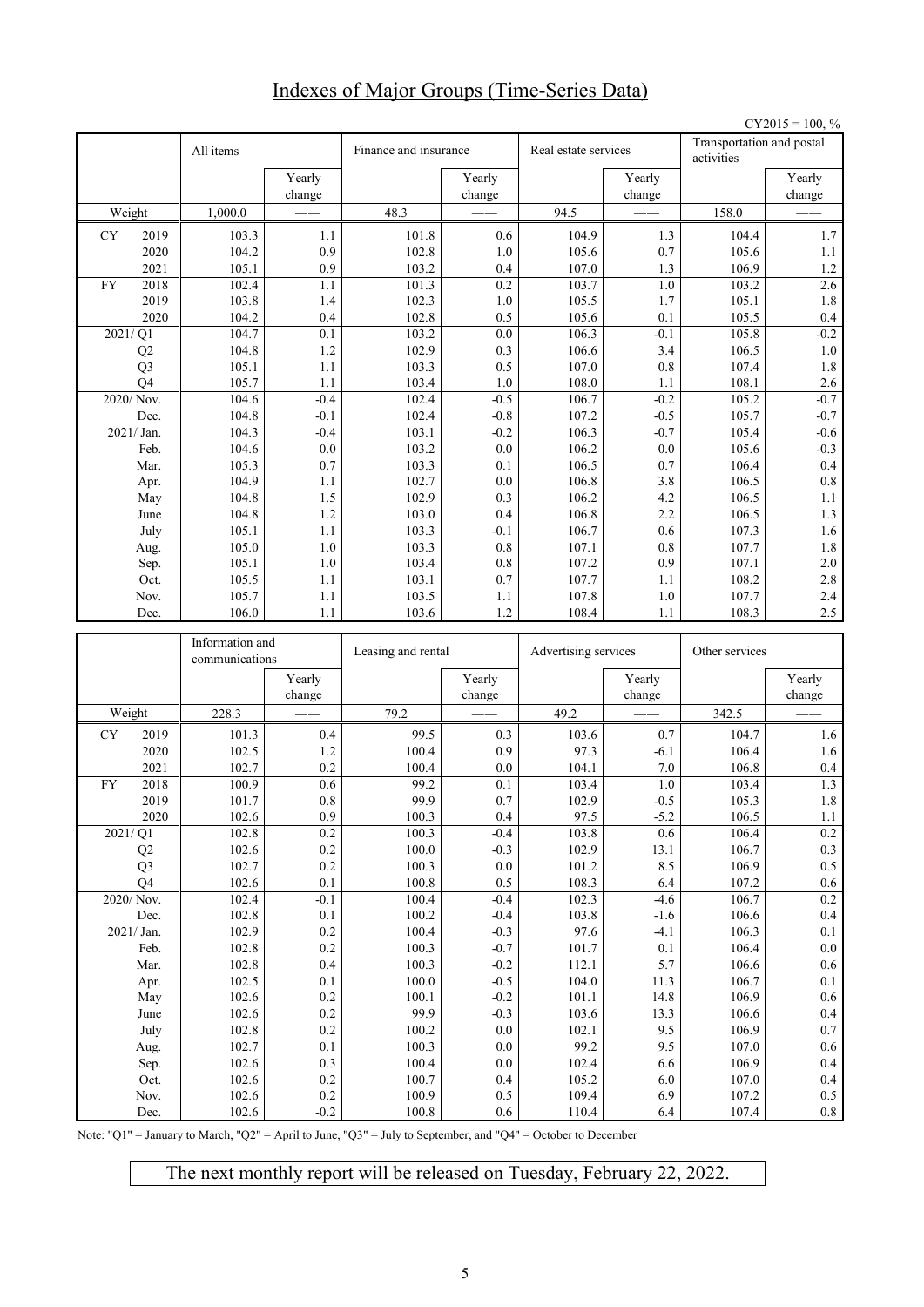# Appendix

## Services Producer Price Index ( Preliminary Figures for CY2021 )

| (Indexes of Major Groups and Subgroups)                                 |         |       |                  | $CY2015 = 100, %$ |
|-------------------------------------------------------------------------|---------|-------|------------------|-------------------|
|                                                                         | Weight  | Index | Yearly<br>change | CY2020            |
| All items                                                               | 1,000.0 | 105.1 | 0.9              | 0.9               |
| Finance and insurance                                                   | 48.3    | 103.2 | 0.4              | 1.0               |
| Financial services (commission)                                         | 34.7    | 102.3 | $-0.5$           | 1.4               |
| Property and casualty insurance services                                | 13.6    | 105.6 | 2.8              | $-0.4$            |
| Real estate services                                                    | 94.5    | 107.0 | 1.3              | 0.7               |
| Real estate agency and management services                              | 23.9    | 109.4 | 1.6              | 1.8               |
| Office space rental                                                     | 26.5    | 117.0 | 2.0              | 4.9               |
| Other space rental                                                      | 44.1    | 99.6  | 0.5              | $-2.6$            |
| Transportation and postal activities                                    | 158.0   | 106.9 | 1.2              | 1.1               |
| Railroad passenger transportation                                       | 19.8    | 102.6 | 0.0              | 2.0               |
| Road passenger transportation                                           | 9.7     | 106.0 | $-0.1$           | 3.3               |
| Water passenger transportation                                          | 0.3     | 106.2 | 1.9              | 3.8               |
| International air passenger transportation                              | 1.2     | 115.5 | 8.9              | $-5.3$            |
| Domestic air passenger transportation                                   | 6.0     | 101.4 | 2.9              | $-3.7$            |
| Railroad freight transportation                                         | 0.9     | 109.7 | $-0.5$           | 4.0               |
| Road freight transportation                                             | 55.0    | 110.8 | 0.3              | 1.7               |
| Ocean freight transportation                                            | 7.6     | 114.0 | 21.7             | $-9.0$            |
| Coastal and inland water freight transportation                         | 5.0     | 106.1 | 2.1              | 0.4               |
| Marine cargo handling                                                   | 7.4     | 100.9 | 0.0              | 0.4               |
| International air freight transportation                                | 1.0     | 140.7 | 23.4             | 38.9              |
| Domestic air freight transportation                                     | 0.4     | 150.1 | 14.4             | 30.7              |
| Warehousing and storage                                                 | 13.0    | 101.7 | 0.1              | 1.4               |
| Packing for freight                                                     | 6.3     | 103.4 | 0.5              | 1.5               |
| Toll roads                                                              | 10.6    | 103.9 | 0.0              | 1.5               |
| Services relating to water transport                                    | 0.4     | 100.5 | 0.0              | $0.0\,$           |
| Airport & air traffic control and services<br>relating to air transport | 3.9     | 93.3  | $-8.4$           | $-1.9$            |
| Postal services and mail delivery                                       | 9.5     | 109.7 | 0.4              | 1.2               |
| Information and communications                                          | 228.3   | 102.7 | 0.2              | 1.2               |
| Fixed telecommunications services                                       | 24.1    | 101.8 | 0.1              | 1.4               |
| Mobile telecommunications services                                      | 16.5    | 90.8  | 0.0              | $-2.2$            |
| Access charges                                                          | 16.2    | 93.7  | $-1.0$           | 0.7               |
| <b>Broadcasting services</b>                                            | 2.5     | 100.2 | $-0.2$           | 0.5               |
| Software development                                                    | 75.0    | 107.6 | 0.2              | 2.2               |
| Information processing and information<br>providing services            | 54.1    | 102.4 | $-0.1$           | 1.9               |
| Internet based services                                                 | 19.6    | 101.8 | 1.5              | $-2.0$            |
| Video picture information production                                    | 8.0     | 100.4 | 0.0              | 1.5               |
| Newspapers                                                              | 4.5     | 106.3 | 1.4              | 1.5               |
| Publishing                                                              | $7.8\,$ | 107.6 | 1.5              | 1.7               |

( Continued on the following page )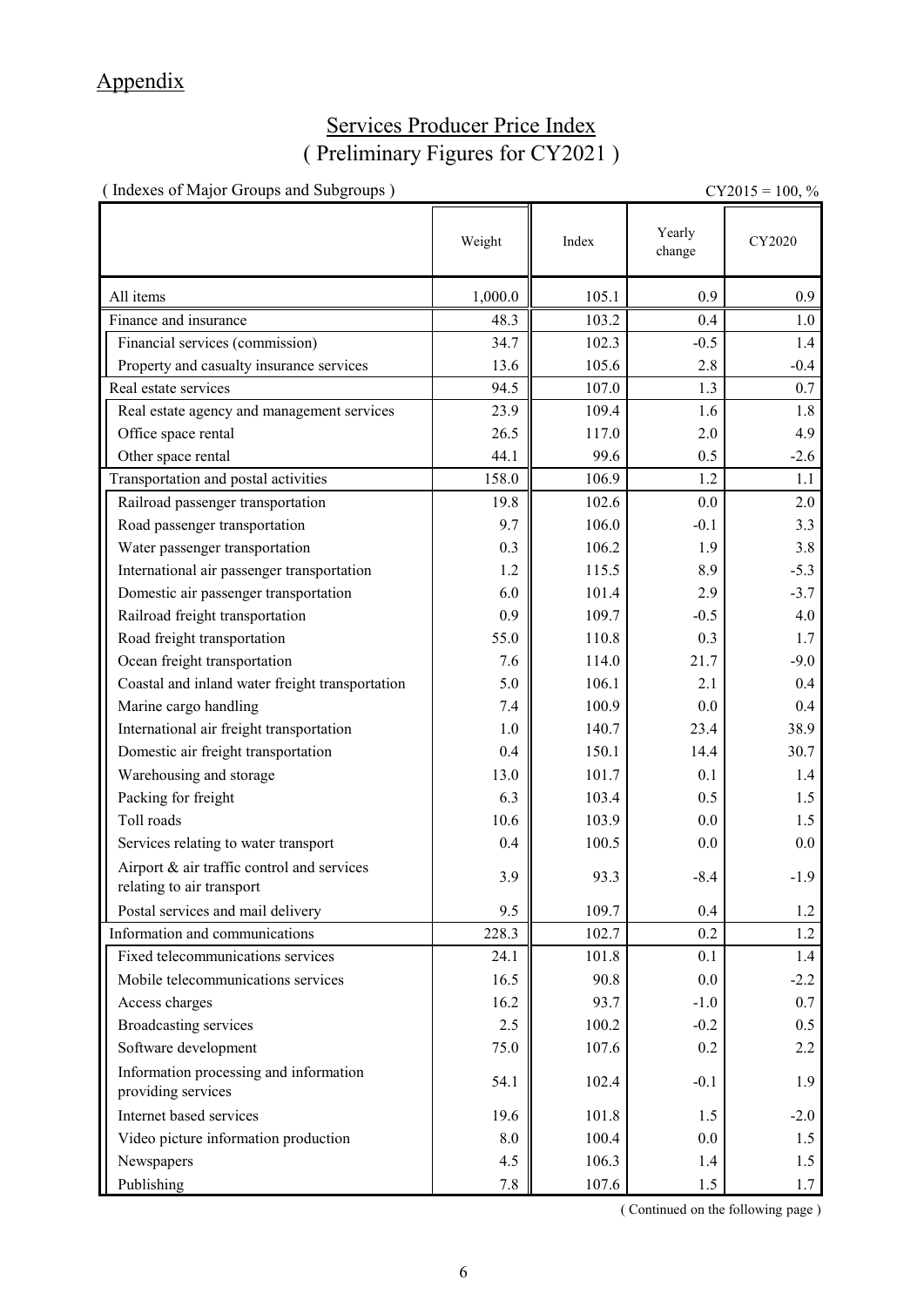|  | (Indexes of Major Groups and Subgroups) |  |  |
|--|-----------------------------------------|--|--|
|  |                                         |  |  |

 $CY2015 = 100, \%$ 

|                                                                                      | Weight | Index | Yearly<br>change | CY2020  |
|--------------------------------------------------------------------------------------|--------|-------|------------------|---------|
| Leasing and rental                                                                   | 79.2   | 100.4 | 0.0              | 0.9     |
| Leasing                                                                              | 54.3   | 100.0 | $-0.3$           | 0.9     |
| Rental                                                                               | 24.9   | 101.2 | 0.6              | 1.0     |
| Advertising services                                                                 | 49.2   | 104.1 | 7.0              | $-6.1$  |
| Television advertising                                                               | 19.2   | 99.7  | 13.7             | $-11.6$ |
| Newspaper advertising                                                                | 4.1    | 108.3 | 7.0              | 0.5     |
| Magazine advertising                                                                 | 1.3    | 90.7  | 3.2              | $-6.9$  |
| Leaflet advertising                                                                  | 4.1    | 104.6 | 0.5              | 2.0     |
| Internet advertising                                                                 | 10.9   | 110.3 | 6.2              | $-7.6$  |
| Other advertising services                                                           | 9.6    | 105.5 | $-0.4$           | 0.6     |
| Other services                                                                       | 342.5  | 106.8 | 0.4              | 1.6     |
| Sewage disposal                                                                      | 9.0    | 101.9 | 0.0              | 1.6     |
| Waste disposal                                                                       | 17.9   | 108.5 | 1.4              | 2.6     |
| Motor vehicle repair and maintenance                                                 | 23.3   | 103.3 | 0.5              | 1.6     |
| Machinery repair and maintenance                                                     | 42.9   | 103.1 | $-0.6$           | 1.6     |
| Legal and accounting services                                                        | 38.1   | 99.4  | $-0.1$           | 1.0     |
| Other professional services                                                          | 3.3    | 103.7 | $-0.1$           | 0.9     |
| Civil engineering and architectural services                                         | 29.8   | 122.0 | 2.4              | 3.6     |
| Commodity inspection, non-destructive testing<br>and surveyor certification services | 6.6    | 105.0 | 0.8              | 1.8     |
| Other technical services                                                             | 19.8   | 104.3 | 0.6              | 1.8     |
| <b>Employment services</b>                                                           | 5.6    | 111.1 | $-0.2$           | 3.0     |
| Worker dispatching services                                                          | 41.1   | 116.0 | 0.7              | 5.5     |
| Training and development services                                                    | 4.2    | 104.2 | 0.4              | 1.6     |
| Health and hygiene                                                                   | 6.9    | 104.1 | 0.0              | 1.6     |
| Building maintenance                                                                 | 49.0   | 106.9 | 1.3              | 2.3     |
| Security services                                                                    | 16.9   | 117.1 | $-0.1$           | 3.0     |
| Call centers                                                                         | 4.0    | 105.9 | 0.4              | 1.7     |
| Hotels                                                                               | 10.0   | 71.2  | $-8.7$           | $-27.6$ |
| Meal supply services                                                                 | 6.2    | 106.0 | 0.6              | 2.6     |
| Laundry services                                                                     | 7.9    | 103.6 | 0.0              | 1.7     |

| (References and Reference Indexes)<br>$CY2015 = 100, \%$                         |        |       |                  |        |
|----------------------------------------------------------------------------------|--------|-------|------------------|--------|
|                                                                                  | Weight | Index | Yearly<br>change | CY2020 |
| All items (excluding International transportation)                               | 989.5  | 105.0 | 0.7              | 1.0    |
| Transportation and postal activities<br>(excluding International transportation) | 147.5  | 106.3 | 0.2              | 1.4    |
| International transportation                                                     | 10.5   | 116.4 | 19.0             | $-4.2$ |
| Intellectual properties licensing (export)                                       |        | 97.1  | 8.6              | $-2.9$ |
| Intellectual properties licensing (import)                                       |        | 88.8  | 0.1              | 0.6    |